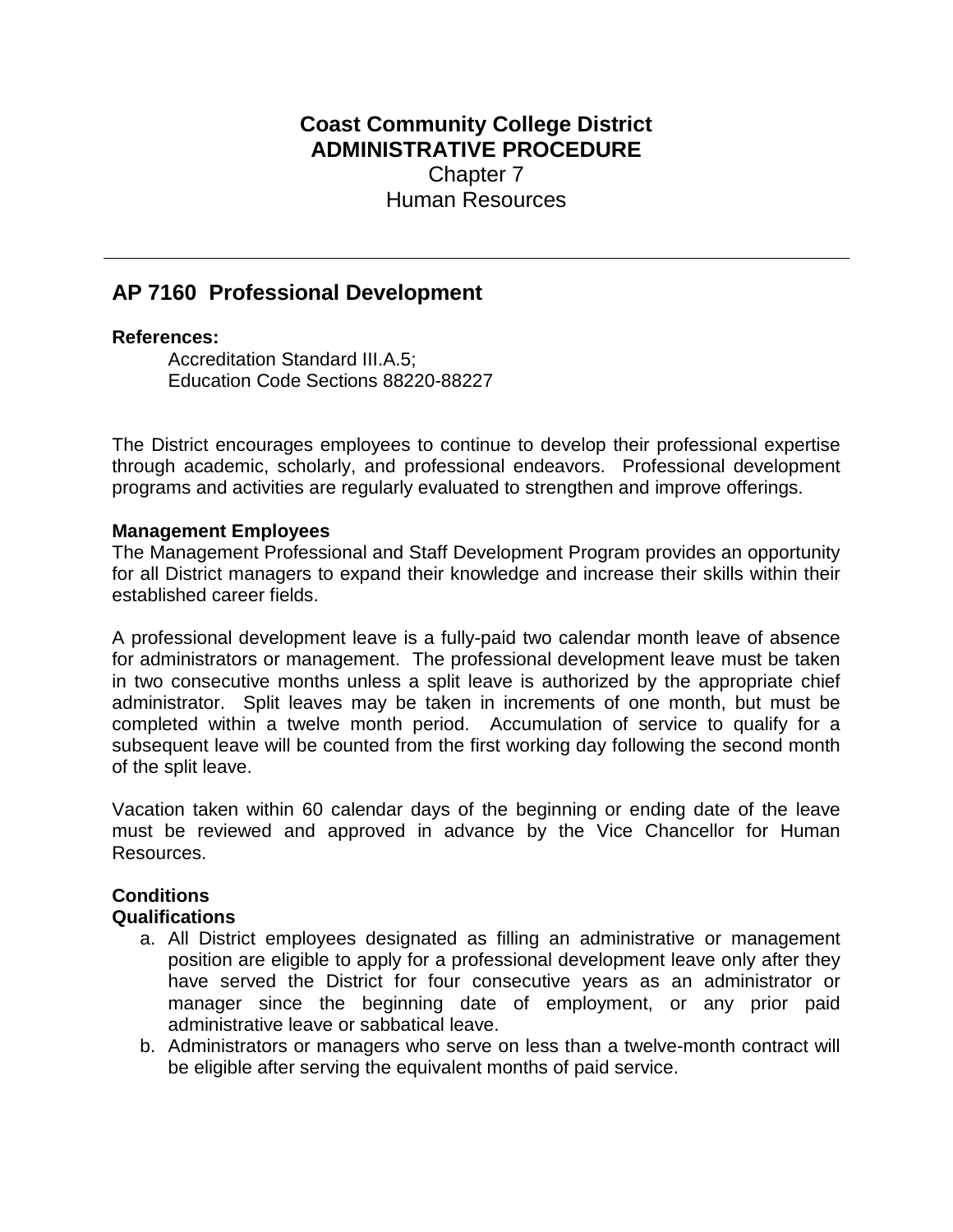- c. Professional development leave shall be recommended only for proposals that will enhance the administrator or manager's effectiveness and which benefits the College or District.
- d. A one year return-of-service following the professional development leave is required. In the event an administrator or manager is unable in good faith to fulfill the return of service requirement for compelling personal and/or professional reasons, the District may waive the return of service assignment.
- e. A maximum accumulation of 44 days of vacation as of June 30 prior to application for leave is a condition of eligibility for professional development.

## **Replacement Personnel**

A professional development leave may be granted only if staffing and/or resources can be arranged. Alternative methods of coverage for partial replacement and/or administrative internships for managers, faculty and classified staff may be funded by the college or unit.

#### **Remuneration**

As the purpose of an administrative leave is primarily that of professional development, any employment which might detract from this purpose is prohibited.

Administrators or managers pursuing formal educational programs may apply through regular sources for staff and professional development funds.

#### **Procedure**

- 1. The application shall be processed through the offices of the Presidents (Colleges), or the Vice Chancellor (District), as appropriate to the applicant's assignment.
- 2. A written proposal for the professional leave must be submitted by the employee to the appropriate administrator normally no later than September 15 for the following calendar year.
- 3. The application for professional leave shall include:
	- a. Name and title of the applicant.
	- b. Start date of the applicant's initial employment with the District and inclusive dates of the professional development.
	- c. The inclusive dates of previous professional development leave.
	- d. A one-page abstract describing the renewal activities and the professional benefits to the administrator or manager and benefits to the institution.
- 4. The administrative officer (see 1. above) shall notify the Vice Chancellor for Human Resources no later than October 15 of each year of the request and her/his approval and the proposed arrangements for covering the duties of the manager during the period of absence.
- 5. The Vice Chancellor of Human Resources shall review the proposals and send the recommendation to the Chancellor no later than November 1 to facilitate final approval by the Chancellor and the Board of Trustees.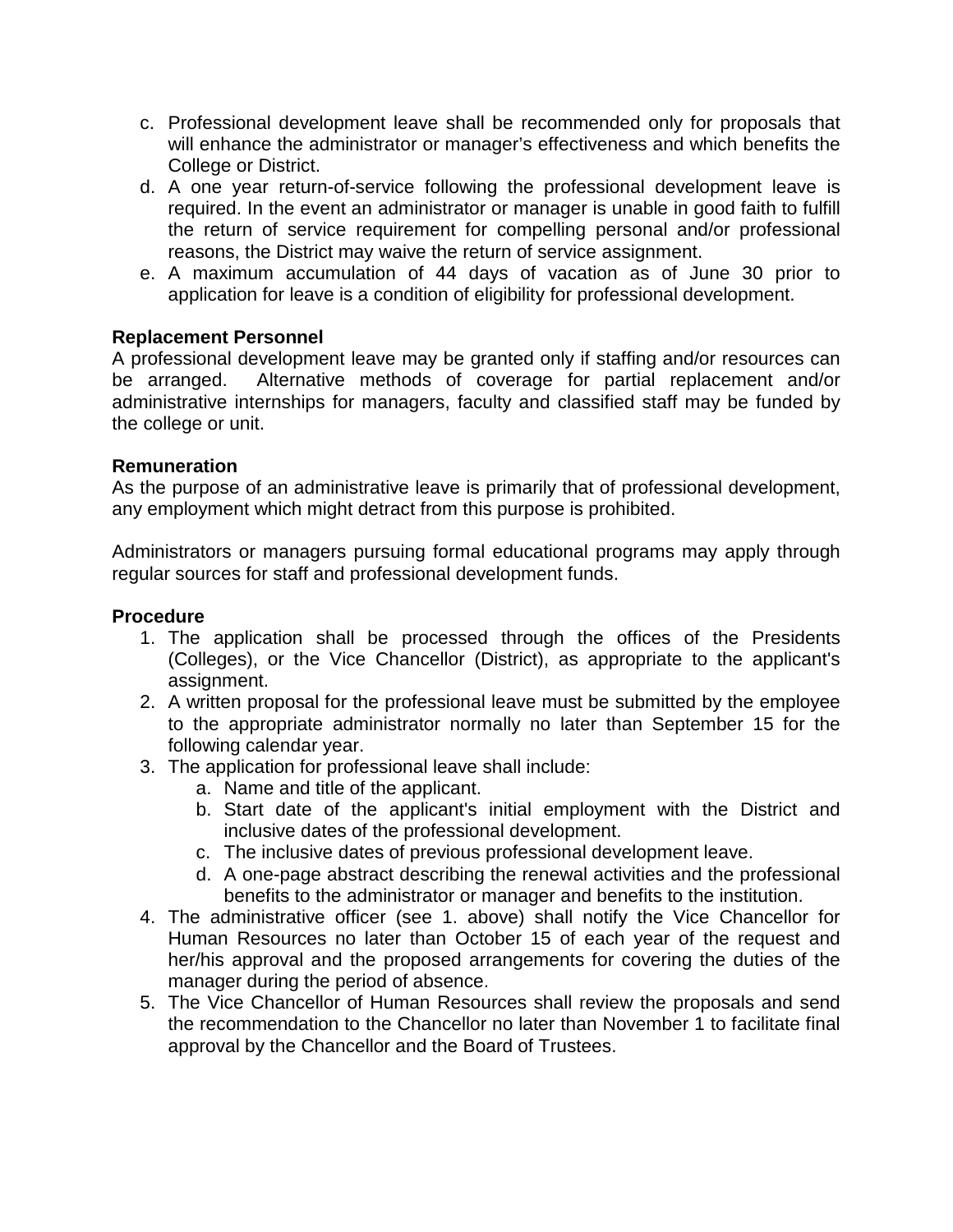- 6. Adjustments to the approved plan may be made upon the recommendation of the appropriate chief administrative officer, review by the Vice Chancellor of Human Resources, and approval by the Chancellor.
- 7. A follow-up report will be given to the President (Colleges) or the Vice Chancellor (District), as appropriate to the administrator's or manager's assignment.

## **Classified Employees**

In order to maintain the standard of excellence established for the District, a professional development program has been established for the classified staff of the District.

The Classified Professional Development Program provides positive individual professional growth and contributes to achieving the mission of the District.

#### **Procedures**

Procedures as outlined in annual reports to the Board shall govern the work of the Committee unless a change is mutually agreed upon by the Federation and the District at the request of the Committee.

## **Eligibility**

The Classified Professional Development Program is a voluntary program. It is not mandatory to participate in this program in order to receive promotion within the District.

The employee must:

- 1. Have completed the initial probationary period of employment.
- 2. Meet eligibility requirements outlined in the programs offered.

# **Professional Development Committee**

The committee shall be charged with administration of the Classified Professional Development Program. The Committee shall make recommendations to the Chancellor regarding any additions, deletions, or revisions necessary after implementation of the program.

#### **Programs**

An employee may develop a plan for professional development under several programs. Requests which would enhance an applicant's current position or appear to be a necessary requirement of the applicant's department are not eligible for professional development funds. On the other hand, requests which could lead to advancement within the applicant's classified employment will be considered professional development. Plans must be submitted to the Committee for approval before date of event or class. Requests will be evaluated based upon the following:

- 1. Value to the employee's potential advancement within the District's Classified/Classified Management units.
- 2. Clarity of goals.
- 3. Availability of funds. (A yearly maximum per employee will be established each year.)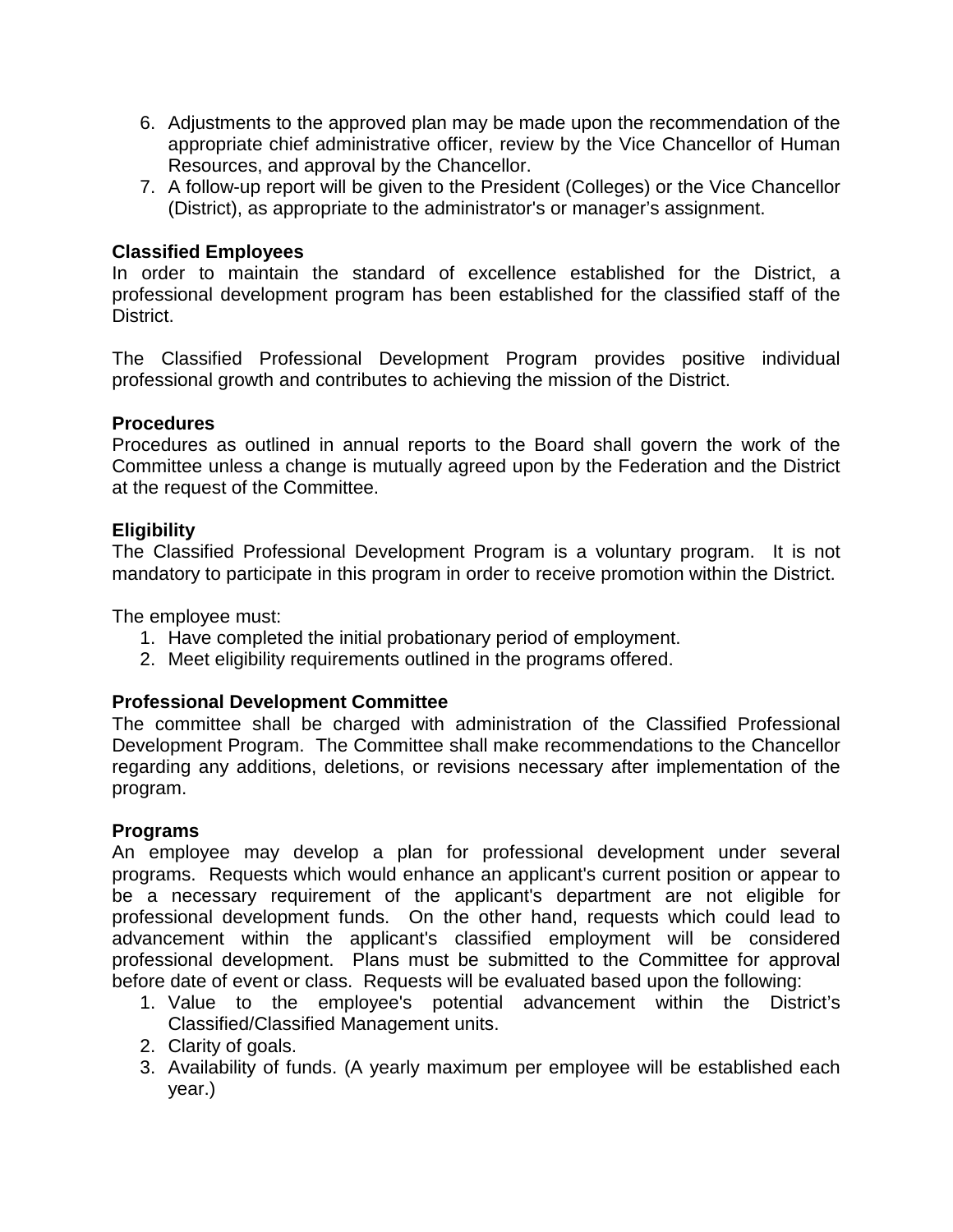Employees are encouraged to take District offered classes whenever possible.

#### **A. Academic Growth**

Employees wishing to pursue formal coursework at an accredited institution must submit an application to the Professional Development Committee before the first day of class. If approved, reimbursement shall be made to the employee upon evidence of course/program completion with credit or a grade of "C" or better and must be submitted within 60 days of course completion.

The criteria for Options I, II, and III follows (NOTE: Only one option may be selected for each class):

- 1. **Option I Expense Reimbursement** (Total reimbursement per employee not to exceed an amount set at the beginning of each fiscal year.)
	- a. Coursework is to be completed on the employee's own time and under one award option.
	- b. Tuition reimbursement for classes will be for actual costs of tuition, books and mandatory fees, not to exceed the fiscal year maximum.
	- c. All courses required for a particular degree program will be considered for reimbursement provided that a school initiated education plan is on file with the Committee.

For applicants already in the midst of pursuing a degree (at the time of this revision), reimbursement will be considered if a school initiated education plan is submitted to the Committee including classes already completed and classes left to complete to finish the degree

# **2. Option II - Salary Differential**

This option provides salary differentials based upon verification of certificates and/or degrees listed below. Work completed prior to entering the program will not be considered for salary differential. Differentials may be cumulative but are restricted to one in each category.

- Credit Class-Based Certificates
- Certificate I (18-24 units) 1.00%
- Certificate II (25+ units) 1.50%
- \*Professional Certificate/Exam (i.e., CPA, CPS) 1.50%
- $\bullet$  AA or AS 2.50%
- BA or BS 2.50%
- MA or MS 2.50%
- Ph.D. 2.50%

\* Professional Certificate/Exam Option (such as Certified Professional Secretary, Certified Professional Accountant) will be granted by the Committee only if the applicant can demonstrate that the certification is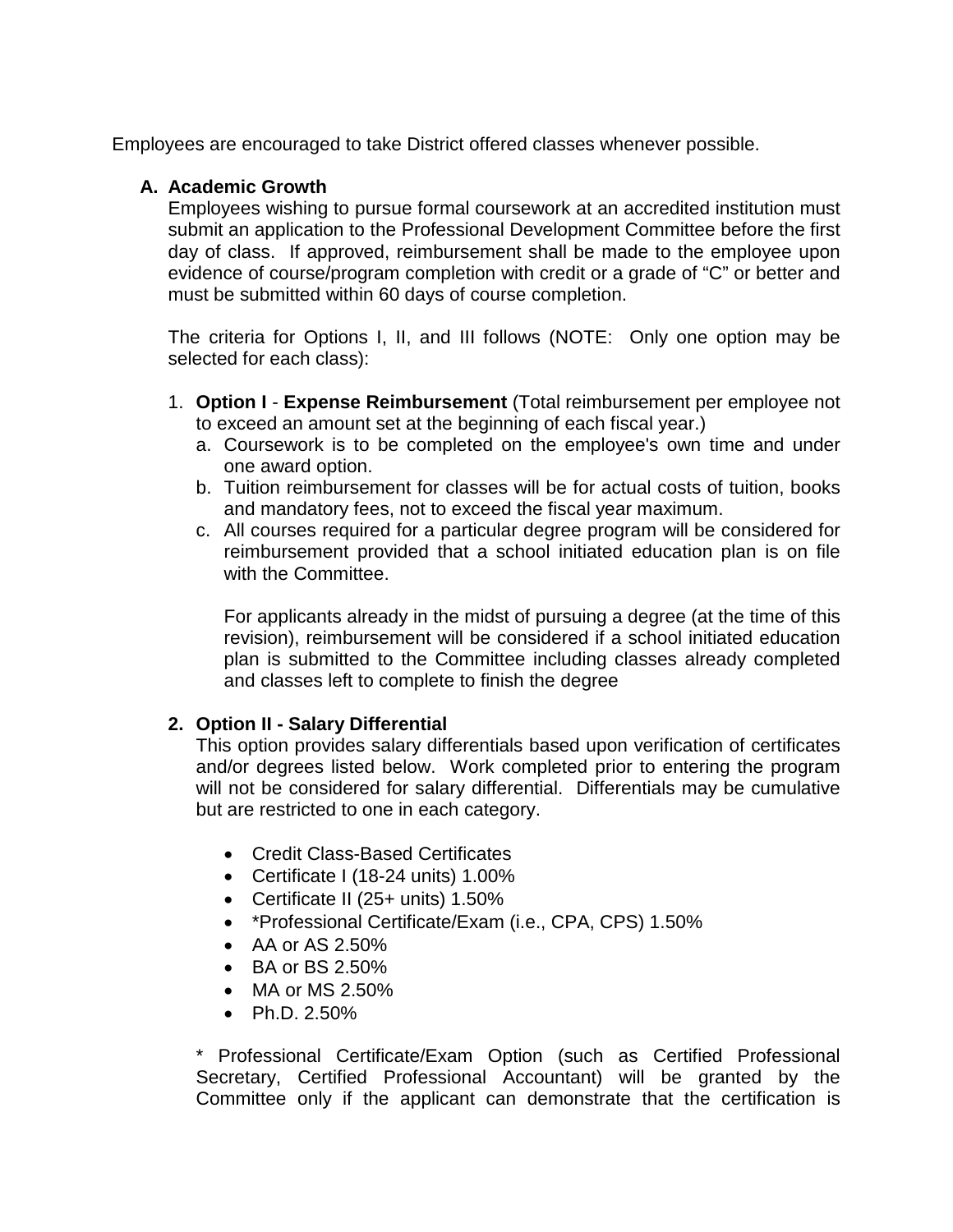equivalent to the rigor of the Credit Class-Based Certificates. Written material or presentation to the Committee by the applicant or appropriate representative to support the equivalency request may be required.

#### **3. Option III - Released Time**

This option provides replacement cost for released time necessary for one college level class per school term. All requests requiring released time must have the supervisor's approval. If a request is denied by the supervisor, a reason for denial must be given.

- **B. Vocational/Technical Education** (Total reimbursement per employee not to exceed an amount set at the beginning of each fiscal year.) Employees in a specialized program wishing to pursue technical coursework must submit an application to the Committee before the first day of class. This option requires a memorandum signed by a supervisor in the affected area stating that the requested course(s) module(s) are the best/only ones offered for the particular type of training/education required for that area of expertise. If approved, reimbursement shall be made to the employee upon evidence of completion and must be submitted within 60 days.
- **C. Professional Conferences** (Total reimbursement per employee not to exceed an amount set at the beginning of each fiscal year.)

Approval to attend and participate in symposiums, organizational conventions, workshop programs, and similar activities is granted on an individual basis without loss of salary and with reasonable (based on current District policies) reimbursement of expenses incurred. A one-page synopsis of the activity will be required outlining the benefits received of attendance at said conference/activity and must be submitted within 60 days of completion.

An effort will be made to develop information sources for quality professional training programs pertinent to a wide variety of career interests and to disseminate such information to the classified staff. All requests requiring released time must have the supervisor's approval. If a request is denied by the supervisor, a reason for denial must be given.

#### **D. Professional Leave of Absence** (full, partial, or no pay)

The Board of Trustees may grant any classified employee with at least seven consecutive years of service a leave of absence not to exceed one year for the purpose of permitting study by the employee. Employees with at least three years of service may be granted leaves of absence for the purpose of retraining to meet changing conditions within the District. Leaves of absence may be taken in separate six-month periods or in any other appropriate periods, rather than a continuous one-year period; provided that the separate periods of leaves of absence shall be commenced and completed within a three-year period.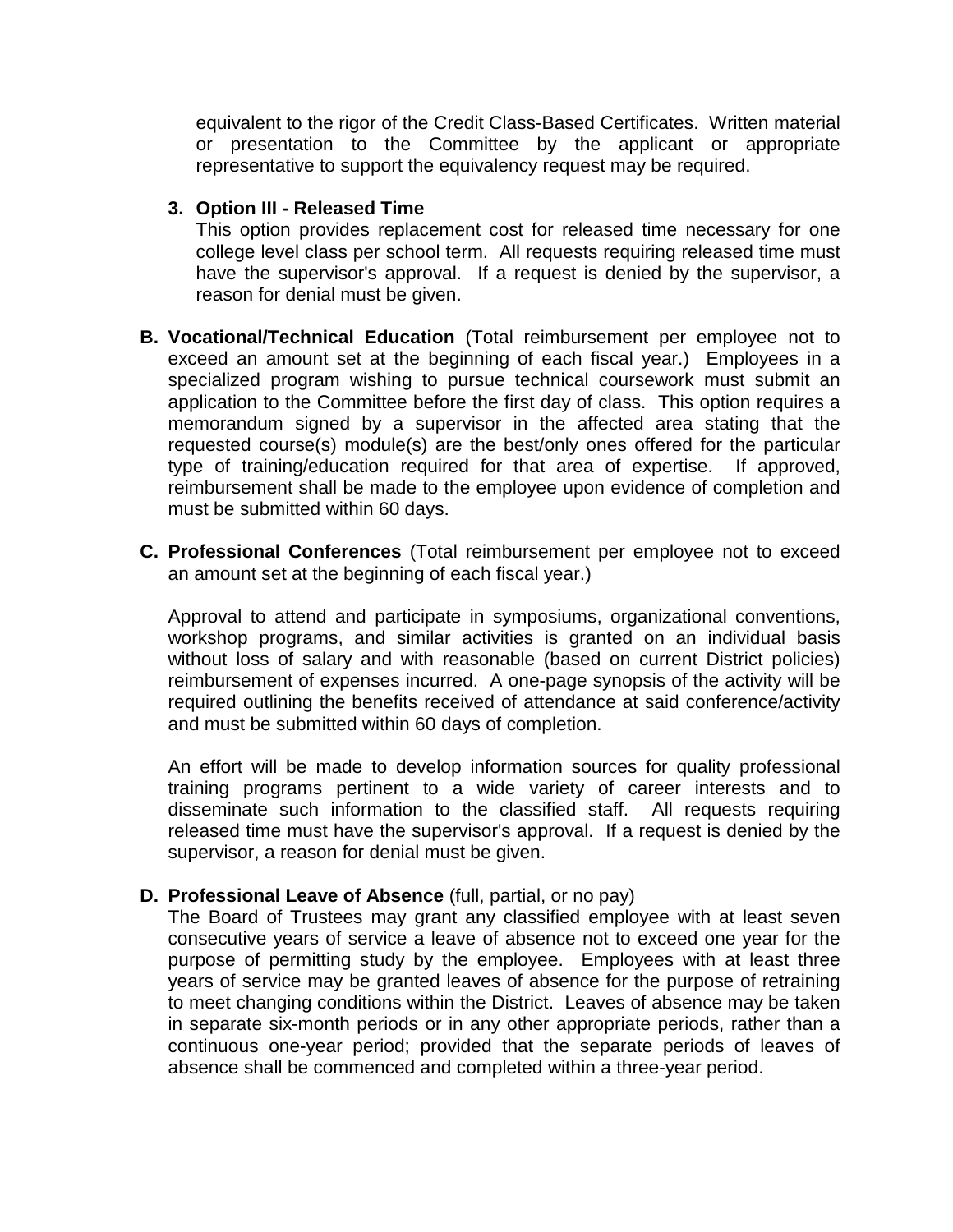Leaves of absence must be taken at no additional cost to the employee's departmental budget.

## **Program Funding**

- A. The District will fund the Professional Development Program in accordance with the current employee agreements.
- B. Recommendations for the distribution of funds will be the responsibility of the Committee subject to and consistent with established policies and procedures of the District.
- C. The Committee will provide equal opportunities to each eligible staff member for participation in the program. If the number of requests received, which would collectively exceed the Committee's total year's allocation, the Committee reserves the right to review the requests in light of previous allocations and to first allocate funds to those who have not made prior requests during that year.

## **Annual Report**

The Committee for Professional Development is to prepare and present an annual report to the Board of Trustees and Chancellor through the Office of the Vice Chancellor for Human Resources, no later than 90 days after the end of the fiscal year. This report shall consist of, but not be limited to, the following:

- 1. A summary of professional development programs that have been approved and are under way.
- 2. The number of classified employees funded by professional development programs.
- 3. A financial report showing the utilization of funds used for approved professional development programs by each District unit.
- 4. Appraisal of the quality and value of the Committee's sponsored programs.
- 5. A program plan for the upcoming fiscal year.

# **Confidential Employees**

A confidential employee may develop a plan for professional development under several programs. Plans will be submitted according to the established procedures. Each plan must include provision for evidence of completion. Plans will be evaluated with respect to all of the following:

- Value to employee and/or employment within the District
- Staff are encouraged to take programs within the District, whenever possible
- Clarity of goals
- Availability of funds

The programs outlined below address new and innovative vistas of learning and development for the confidential staff:

# **A. Academic Growth**

1. **Option I** - Reimbursement of Expenses – This option is for attendance at an accredited college or university.